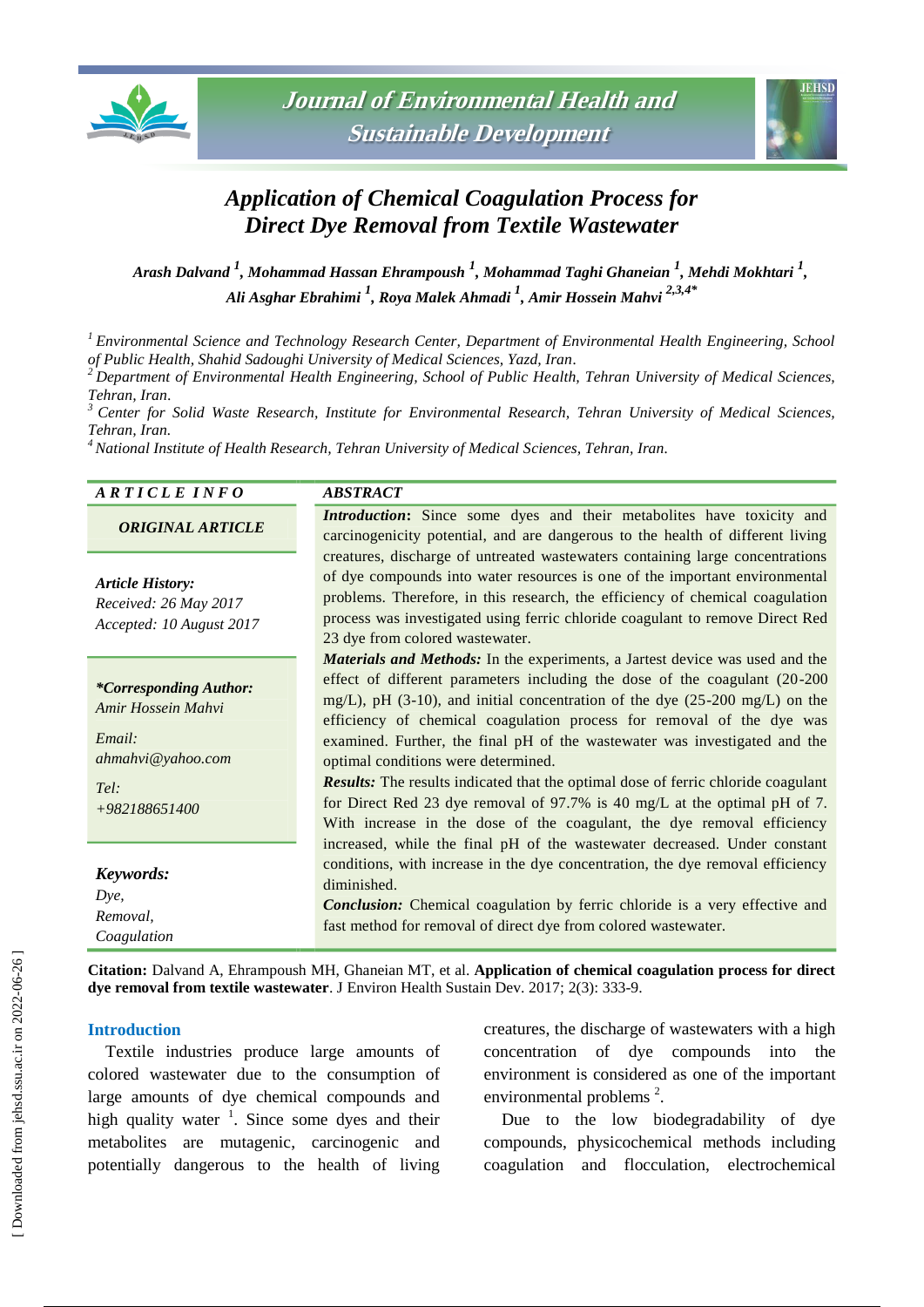treatment  $\frac{3}{2}$ , adsorption, oxidation, advanced oxidation, photo catalysis, and membrane methods are usually used to treat colored wastewaters<sup>4</sup>.

Among the mentioned methods, coagulation is the most widely used technique with a high efficiency for treatment of colored wastewaters, especially wastewaters containing soluble dyes <sup>5</sup>. In the chemical coagulation method, coagulants based on iron or aluminum salts  $6$  such as alum, ferric chloride and ferric sulfate are usually used for the removal of contaminants from water and wastewater.

In recent years, various studies were conducted on usage of coagulation and flocculation process for the removal of contaminants including dye<sup>7</sup>, organic compounds <sup>8</sup> and turbidity <sup>9</sup> from wastewater, with results suggesting suitable efficiency of the coagulation method in the removal of the contaminants.

Direct dyes are a group of anion dyes which are completely water-soluble  $^{10}$ . Direct Red 23 dye, which is used in textile industries for dying flax fiber, is a carcinogenic dye, and conventional treatment methods (e.g. biological methods) are not able to remove it effectively from wastewater  $<sup>11</sup>$ .</sup>

According to the studies, so far, no research has been conducted on usage of chemical coagulation method using ferric chloride to remove the above mentioned dye from the wastewater of textile industries.

Therefore, in this study, the efficiency of chemical coagulation method by ferric chloride coagulant for the removal of Direct Red 23 dye from colored wastewater was investigated. Further, the effect of parameters including the coagulant dose, initial pH of the wastewater and initial concentration of the dye on the efficiency of chemical coagulation process was examined, followed by investigation of the final pH and determination of the optimal conditions.

### **Materials and Methods**

This study is an experimental research at the laboratory scale. In this research, to synthesize a synthetic wastewater, Direct Red 23 dye (Ciba Co.) was used. This dye has the chemical formula,  $C_{35}H_{25}N_7Na_2O_{10}S_2$  and a molecular weight of 813.7 g/mol. Figure 1 shows the chemical structure of the dye. Ferric chloride  $(FeCl<sub>3</sub>.6H<sub>2</sub>O)$ , sodium hydroxide (NaOH) and hydrogen chloride (HCl) were purchased from Merck Co., Germany. The stock solution, 2% of ferric chloride, was prepared by adding 2 g of the coagulant to 100 ml of distilled water. HCl and NaOH 0.1 M were used to adjust the wastewater pH. Jartest device was used to perform the coagulation experiments. For this purpose, first, every 1-L container was filled with 500 ml of synthetic wastewater containing a certain concentration of the dye. Next, a certain dose of the coagulant was added to each container using a pipette and the mixture was stirred for 2 min at 100 rpm (rapid stirring), and then the rate of the stirrer was reduced to 40 rpm (slow stirring), with this stage lasting for 20 min. Following the slow stirring, the formed flocs were allowed 90 min to precipitate and eventually, samples were taken from the surface of the supernatant and the concentration of the residual dye was analyzed. Each experiment was triplicated and the mean value of the results was presented. The dye concentration was determined by measuring the maximum absorption wavelength of the dye (wavelength of 505 nm) using spectrophotometer DR 5000. The dye removal percentage was determined by Equation 1:

$$
\eta = [(C_0 - C)/C_0] \times 100 \tag{1}
$$

Where,  $\eta$  is the dye removal efficiency (%); C<sub>0</sub> and C represent the concentration of the dye (mg/L) before and after the chemical coagulation process, respectively.

**Jehsd.ssu.ac.ir**

**Jehsd.ssu.ac.ir**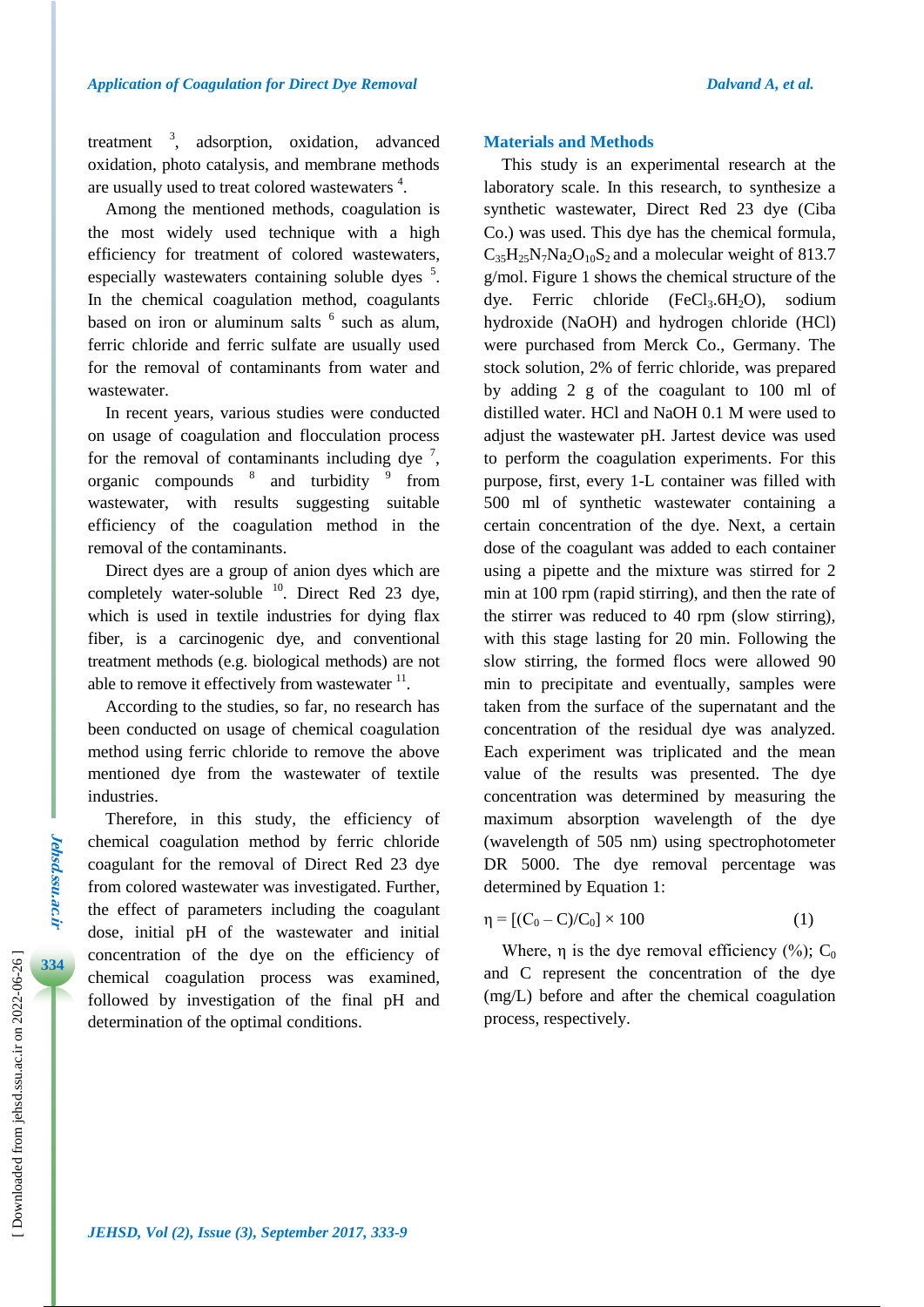

**Figure 1:** The chemical structure of the Direct Red 23 dye

### **Results**

*The effect of coagulant dose on the dye removal efficiency and the final pH of wastewater* The effect of the dose of ferric chloride

coagulant on the dye removal efficiency and the final pH of wastewater is shown in figure 2; This figure indicates that with increase in the dose of the coagulant, the dye removal efficiency increased, while the final pH of the wastewater diminished. Figure 3 shows the image of the dye solution before and after the coagulation process.



**Figure 2:** The effect of coagulant dose on the dye removal efficiency and the final pH of wastewater (dye concentration: 50 mg/L, pH 7).



**Figure 3:** The image of dye solution before and after the coagulation (dye concentration: 50 mg/L, ferric chloride dose: 40 mg/L, pH 7)

**335**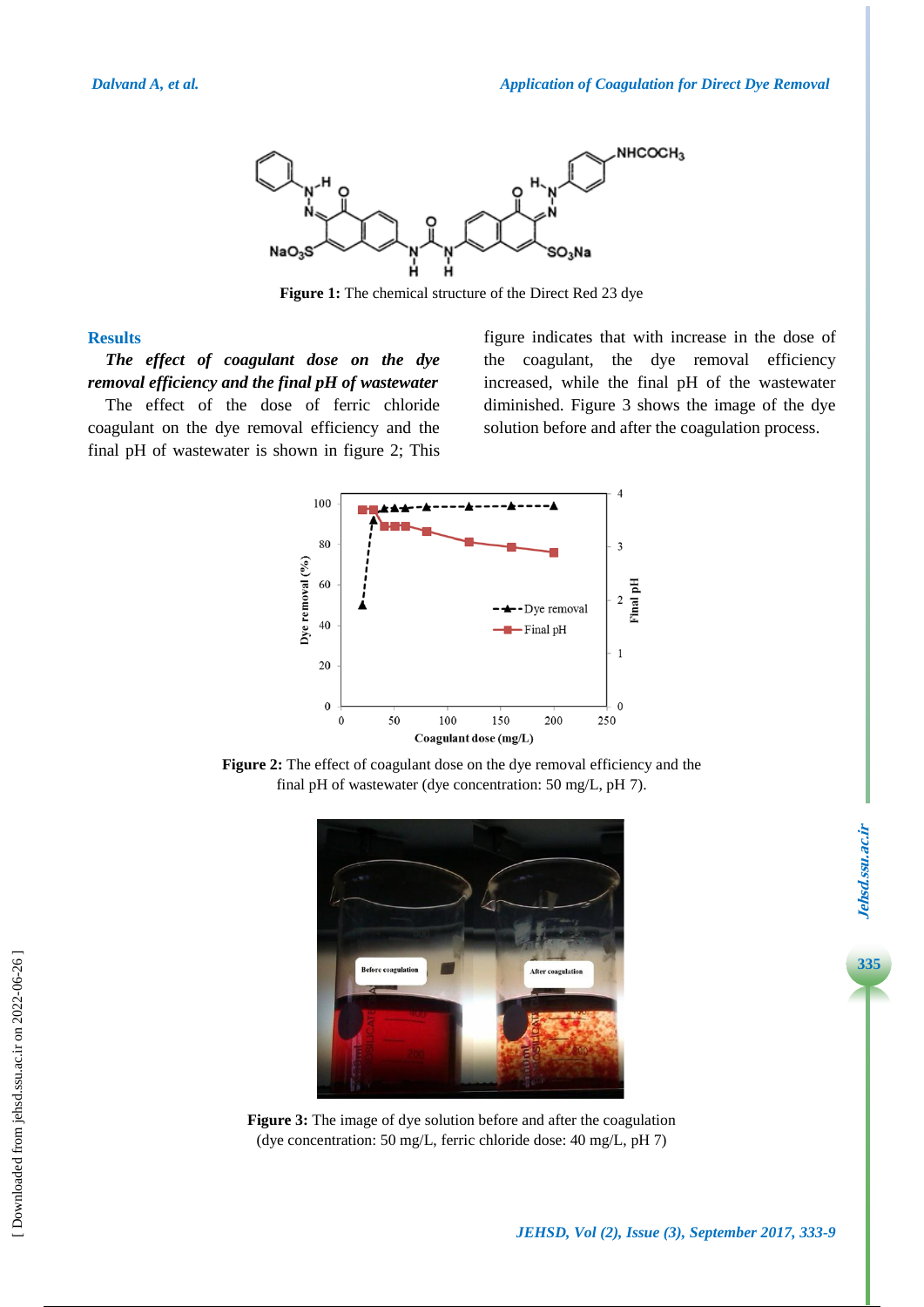# *The effect of the initial pH of the wastewater on the dye removal efficiency and the final pH of wastewater*

pH plays a very important role in the performance of chemical coagulation process for removal of contaminants from aqueous environments. Figure 4 shows the effect of the initial pH of the wastewater on the dye removal efficiency and final pH of the wastewater. As shown in the figure, considering ferric chloride with the optimal dose of 40 mg/L, the lowest dye removal efficiency was obtained at pH of 3 and 10, while the maximum removal efficiency was achieved at pH 7.



**Figure 4:** The effect of the initial pH of wastewater on the dye removal efficiency and the final pH of wastewater (dye concentration: 50 mg/L, ferric chloride dose: 40 mg/L).

### *The effect of the initial concentration of the dye on the dye removal efficiency*

In order to determine the effect of the initial dye concentration on the dye removal efficiency during the chemical coagulation process under optimal conditions (pH 7, ferric chloride dose: 40 mg/L), four initial concentrations (25, 50, 100, and 200 mg/L) of dye were chosen. The results in figure 5 show that when the dye concentration increased from 25 to 200 mg/L, the dye removal efficiency reduced from 98.38 to 34%. The results in figure 5 suggest that even with increase in the dye concentration, the dye removal efficiency diminished and the quantity (milligram) of the removed dye increased per every milligram of the coagulant.





**Figure 5:** (a) The effect of the initial dye concentration on the dye removal efficiency, (b) mg of the removed dye per milligram of the coagulant (ferric chloride dose: 40 mg/L, pH 7).

 [\[ Downloaded from jehsd.ssu.ac.ir on 2022](https://jehsd.ssu.ac.ir/article-1-82-en.html)-06-26 ]

Downloaded from jehsd.ssu.ac.ir on 2022-06-26

**Jehsd.ssu.ac.ir**

Jehsd.Ssu.ac.u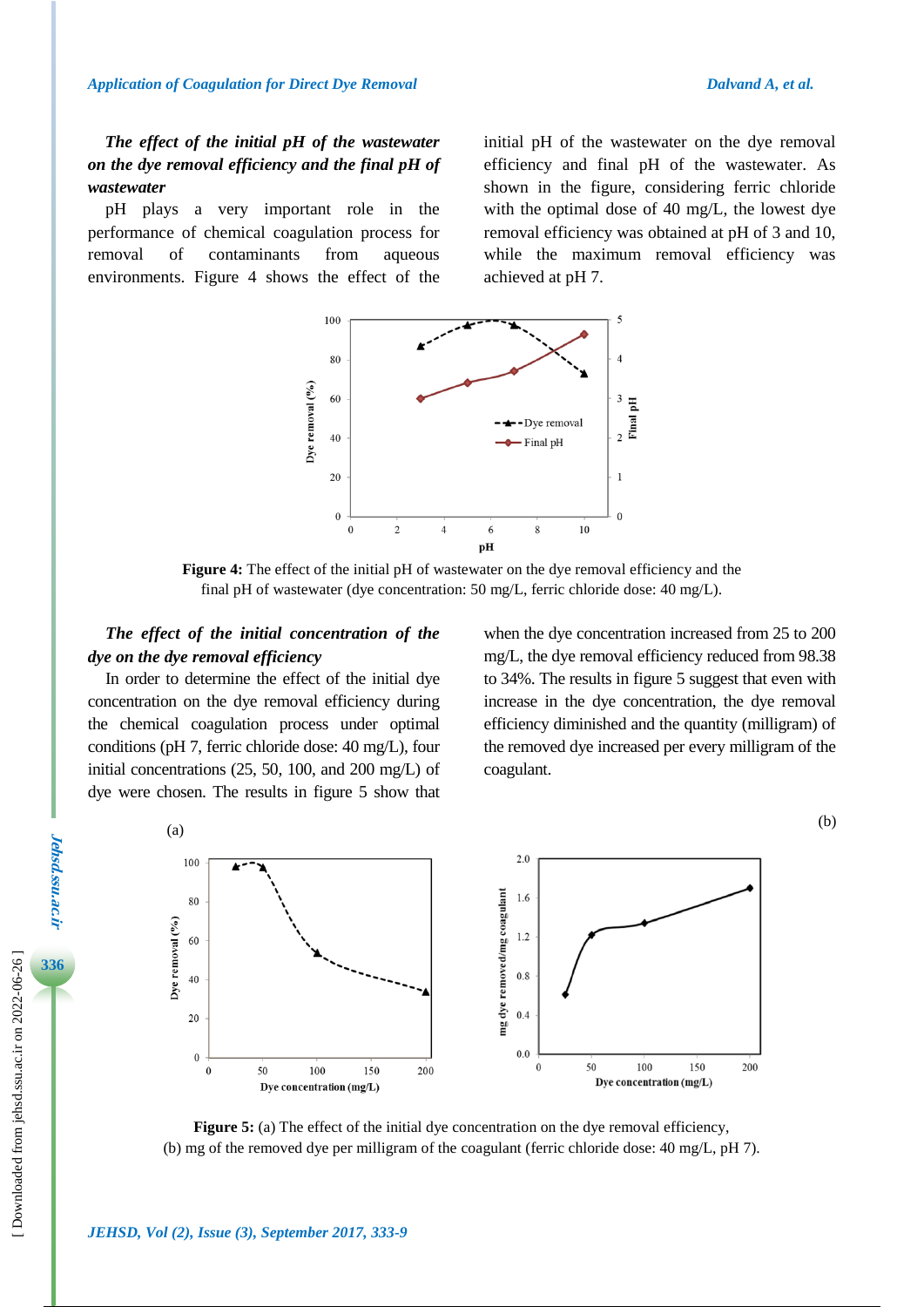### **Discussion**

### *The effect of coagulant dose on the dye removal efficiency and the final pH of wastewater*

Figure 2 indicates that with increase in the coagulant dose from 20 to 200 mg/L, the dye removal efficiency increased from 50 to 99.13%. A similar trend has been reported by Merzouk et al. for the removal of disperse red dye from colored wastewater <sup>12</sup>. Considering the high efficiency of 97.7% for the dye removal at the dose of 40 mg/L for ferric chloride, and considering the economic aspect in production of less sludge at lower doses of the coagulant, this dose was chosen as the optimal dose of ferric chloride. When ferric chloride coagulant (with the dose of 40 mg/L) was used, the final pH of wastewater reduced from 7 to 3.5. This reduction in pH can be due to the fact that when ferric chloride is added to wastewater, it is first hydrolyzed, thereby producing  $Fe<sup>3+</sup>$  and Cl<sup>-</sup> ions. Then,  $Fe^{3+}$  ions react with the alkaline agents present in the wastewater, thereby producing insoluble sediment of  $Fe(OH)_3$ . In response to consumption of the hydroxide ions in the environment, alkalinity diminishes, and in turn, the pH of the wastewater also drops. As shown in figure 3, the addition of ferric chloride coagulant resulted in coagulation of the dye molecules. The observations suggested that the flocs produced by ferric chloride were heavy, and their sedimentation rate was high, though they were fragile.

# *The effect of initial pH on the dye removal efficiency and the final pH of wastewater*

The lower efficiency of dye removal at high pHs (Figure 4) can be associated with the formation of a soluble hydroxide genera of  $Fe(OH)<sub>4</sub>$ <sup>-13</sup>, with these soluble hydroxide genera being unable to form flocs and entrap dye molecules, which in turn results in diminished dye removal efficiency.

When using ferric chloride at neutral pH, the dominant mechanism of dye removal is adsorption, neutralization of the negative charge of dye molecules, and entrapment of contaminant particles in the  $Fe(OH)$ <sub>3</sub> hydroxide sediments produced. The low dye removal efficiency at pH 3 can be due to the fact that, although at low pH, absorption and charge neutralization mechanism can cause neutralization of negative charge of the dye molecules, considering the low optimal dose of ferric chloride, the extent of formation of flocs and the size of formed flocs are not large enough. This in turn leads to diminished dye removal efficiency. It is noteworthy that when the concentration of materials to be coagulated is low in an aqueous environment, a coagulant is used at high doses; coagulant materials can act as a kernel for formation of large and sedimentable flocs, thereby causing effective removal of the contaminant. As shown in figure 4, even at high initial pH of the wastewater, the addition of ferric chloride resulted in the consumption of alkalinity and pH reduced to below 5. According to Iranian Environmental Protection Agency Standards, the allowable pH for discharge of wastewater to surface waters ranges between 6.5 and 8.5, before discharge of wastewater (which has been treated by ferric chloride) into water resources, modification of pH is essential.

## *The effect of initial dye concentration on dye removal efficiency*

The diminished dye removal efficiency with increase in the initial dye concentration, can be attributed to the dye removal mechanism during the chemical coagulation process. The most important mechanisms for dye removal during chemical coagulation by ferric chloride are absorption and neutralization of the dye molecules  $(Fe<sup>3+</sup>$  ions produced during ferric chloride hydrolysis process, which is able to neutralize the negative charge of dye molecules), as well as entrapment of the contaminant particles in the iron hydroxide sediments produced during the coagulation process  $14$ . A constant dose of a coagulant is able to neutralize a certain amount of dye molecules. Therefore, at a constant dose of the coagulant, with increase in the initial concentration of the dye, the amount of the coagulant present for neutralization of the charge of all dye molecules is not large enough, and the removal efficiency decreases. On the other hand, with increase in the initial concentration of the dye and the constant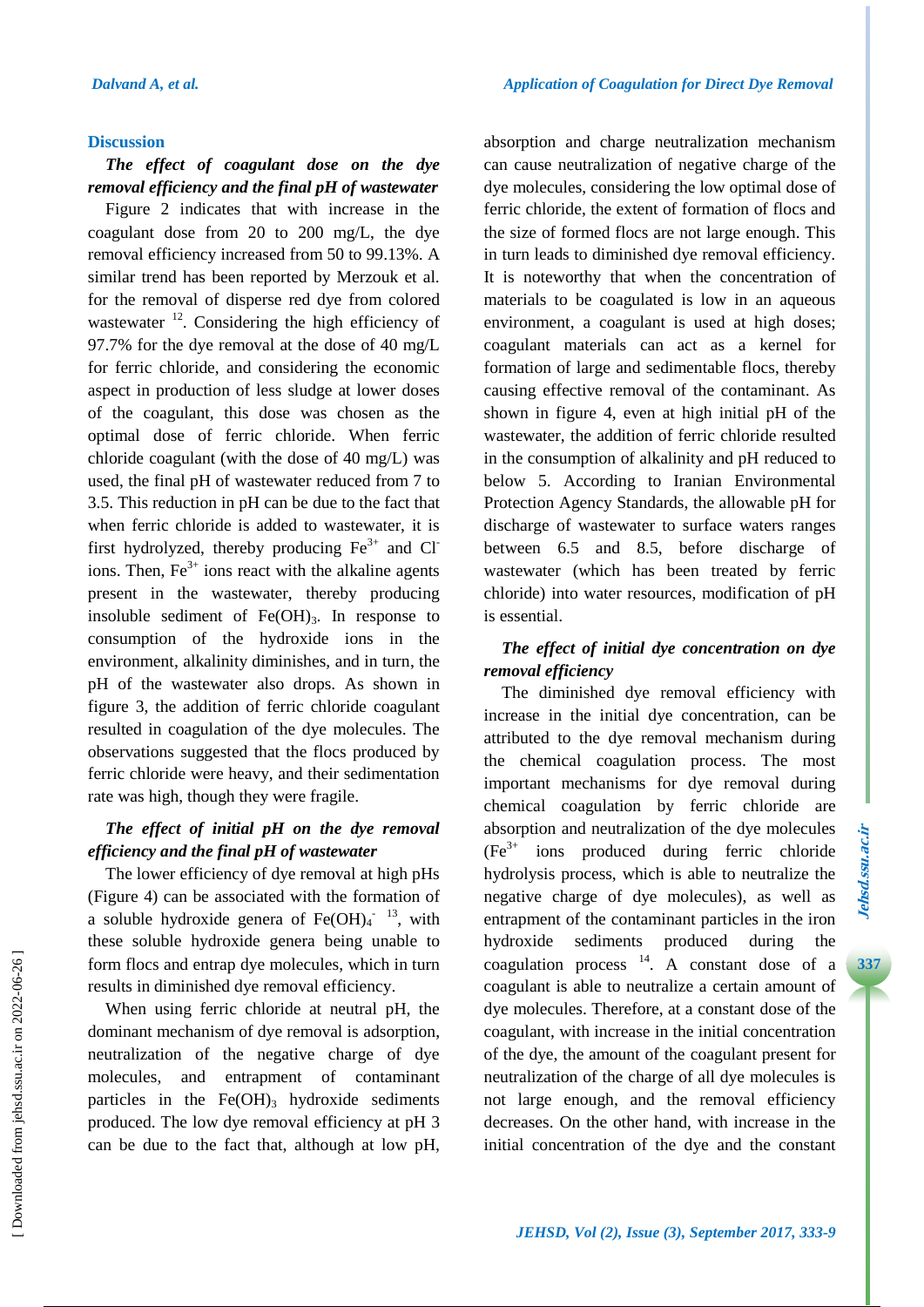dose of the coagulant, the chance of entrapment of dye molecules in the formed flocs increases. As a result, the quantity (milligram) of dye removed per every milligram of the coagulant increases.

### **Conclusion**

Chemical coagulation process by ferric chloride coagulant can remove Direct Red 23 dye by as much as 97.7% under optimal conditions of pH 7, ferric chloride dose 40 mg/L. The results of the experiments indicated that the dye removal efficiency is in direct relationship with the coagulant dose, while it has an inverse relationship with the initial dye concentration. Furthermore, with increase in the wastewater pH (from 7 to 10), the dye removal efficiency drops. The results suggest that the usage of ferric chloride results in a dramatic decrease in wastewater pH. Therefore, before discharging wastewater treated with ferric chloride into the environment, the final pH should be modified in order to achieve wastewater discharge standards. Overall, the results of this research indicated that chemical coagulation treatment method using ferric chloride is effective and fast methods for removing direct dye from colored wastewater.

### **Acknowledgements**

The authors would like to thank Tehran University of Medical Sciences for technical support of this Research**.**

### **Funding**

**Jehsd.ssu.ac.ir**

Jehsd.ssu.ac.ir

**338**

The work was unfunded**.**

### **Conflict of interest**

The authors declare no competing interests.

This is an Open Access article distributed in accordance with the terms of the Creative Commons Attribution (CC BY 4.0) license, which permits others to distribute, remix, adapt and build upon this work, for commercial use.

### **References**

1. Dalvand A, Gholami M, Joneidi A, et al. Dye removal, energy consumption and operating cost of electrocoagulation of textile wastewater as a clean process. Clean (Weinh). 2011; 39(7): 665-72.

- 2. Moghaddam SS, Moghaddam MA, Arami M. Response surface optimization of acid red 119 dye from simulated wastewater using Al based waterworks sludge and polyaluminium chloride as coagulant. J Environ Manage. 2011; 92(4): 1284-91.
- 3. Mahmoodi NM, Dalvand A. Treatment of colored textile wastewater containing acid dye using electrocoagulation process. Desalination Water Treat. 2013; 51(31-33): 5959-64.
- 4. Huang X, Gao B, Yue Q, et al. Compound bioflocculant used as a coagulation aid in synthetic dye wastewater treatment: The effect of solution pH. Sep Purif Technol. 2015; 154: 108-14.
- 5. Lau Y-Y, Wong Y-S, Teng T-T, et al. Coagulation-flocculation of azo dye acid orange 7 with green refined laterite soil. Chem Eng J. 2014; 246: 383-90.
- 6. Khouni I, Marrot B, Moulin P, et al. Decolourization of the reconstituted textile effluent by different process treatments: enzymatic catalysis, coagulation/flocculation and nanofiltration processes. Desalination. 2011; 268(1): 27-37.
- 7. Papić S, Koprivanac N, Božić AL. Removal of reactive dyes from wastewater using Fe (III) coagulant. Coloration Technology. 2000; 116(11): 352-8.
- 8. Jung A-V, Chanudet V, Ghanbaja J, et al. Coagulation of humic substances and dissolved organic matter with a ferric salt: An electron energy loss spectroscopy investigation. Water Res. 2005; 39(16): 3849-62.
- 9. Ehteshami M, Maghsoodi S, Yaghoobnia E. Optimum turbidity removal by coagulation/ flocculation methods from wastewaters of natural stone processing. Desalination Water Treat. 2016; 57(44): 20749-57.
- 10. Dalvand A, Gholibegloo E, Ganjali MR, et al. Comparison of moringa stenopetala seed extract as a clean coagulant with alum and moringa stenopetala-alum hybrid coagulant to remove